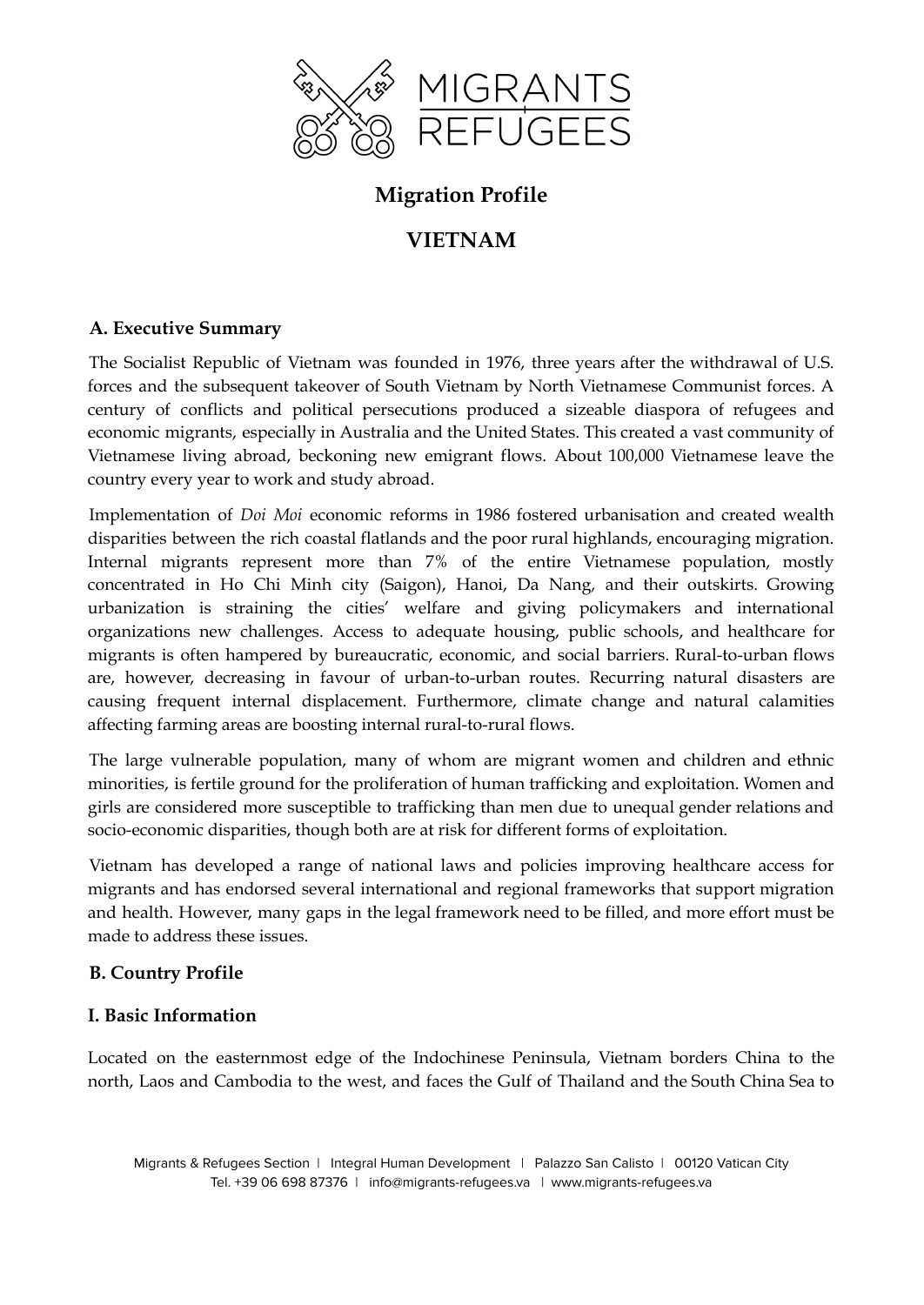the southwest and east, respectively. Its roughly S-shaped territory is divided into the highlands and the Red River Delta in the north, where the capital, Hanoi, is located; the Annamite Mountains and the coastal lowlands in the centre, being only about 50 km wide at their narrowest point; and the Mekong Delta in the south, where Ho Chi Minh city (Saigon) is located. Hanoi is the most populous city while Ho Chi Minh is the second most populous and the economic core of the country. The north and central highlands, along with the Annamite mountains, are the poorest and least accessible areas and are populated by many ethnic minorities.

Vietnam has an estimated population of 96,208,984, with the majority living in rural areas on the two river deltas and along the coastline. It is one of the youngest populations in the world, with 40% under 25 years old. The government of Vietnam recognizes a total of 54 ethnic groups, the largest of which are the Kinh (or Viet) (87.5%), followed by the Tay (1.9%), the Thai (1.8%), the Muong  $(1.5\%)$ , the Khmer  $(1.5\%)$ , the Mong  $(1.2\%)$ , the Nung  $(1.1\%)$ , the Hoa  $(1\%)$ , and others (4.3%). According to the General Statistic Office of Vietnam, 86% of Vietnamese do not follow any organised religion, though a vast majority of them may observe some form of Vietnamese folk religion. Catholicism is practiced by at least 6.1% of the population, followed by Buddhism (4.7%), Hoahaoism (1%), and Protestantism (1%). The U.S. Department of State does, however, estimate that 15% of Vietnamese practice Buddhism, though many of them do so without being members of any organization recognised by the government. Moreover, Confucianism still plays an important cultural role in Vietnamese society.

After the unification of the North and South into a single Communist state and the ratification of the constitution of the Socialist Republic of Vietnam, the country experienced international isolation and economic stagnation until 1986 when the Communist Party promoted a series of economic and political reforms (Đổi Mới) to facilitate private sector development, attract foreign investment, and expand markets. This led to an major improvement in life conditions for the population but also to a rise in urbanisation and rural-to-urban migration

The unemployment rate was 4.6% in 2019. Despite the Covid 19 crisis, in 2020 Vietnam succeeded in containing the virus and achieved significant economic growth of 2.91%.

#### **II. International and Internal Migrants**

According to the United Nations Department of Economic and Social Affairs (UNDESA), international migrants account for less than 0.08% of the Vietnamese population, with only 76,767 registered migrants in 2020, 58% of whom were male. Their main countries of origin were Thailand (15.6%), Myanmar (15.4%), Bangladesh (10.8%), Indonesia (10.8%), and Lao PDR. However, these numbers may not account for all illegal entries, for which there is no firm data. The Ministry of Labour, cited by official state-run news agencies, reported 93,720 foreign workers in the country, mainly from China, Japan, and South Korea, employed as managers, managing directors or experts, and around 22% as technical workers. According to the General Statistic Office's census of 2019, up to 230,000 people now living in Vietnam were residing abroad over the previous five years. Moreover, the media still frequently reports on inbound migrants illegally entering the country, especially from China.

Internal migrants constitute a more substantial part of the population (7.3%), with 6.7 million aged 5 or older as of 2019. Internal migration flows have been growing since the implementation of the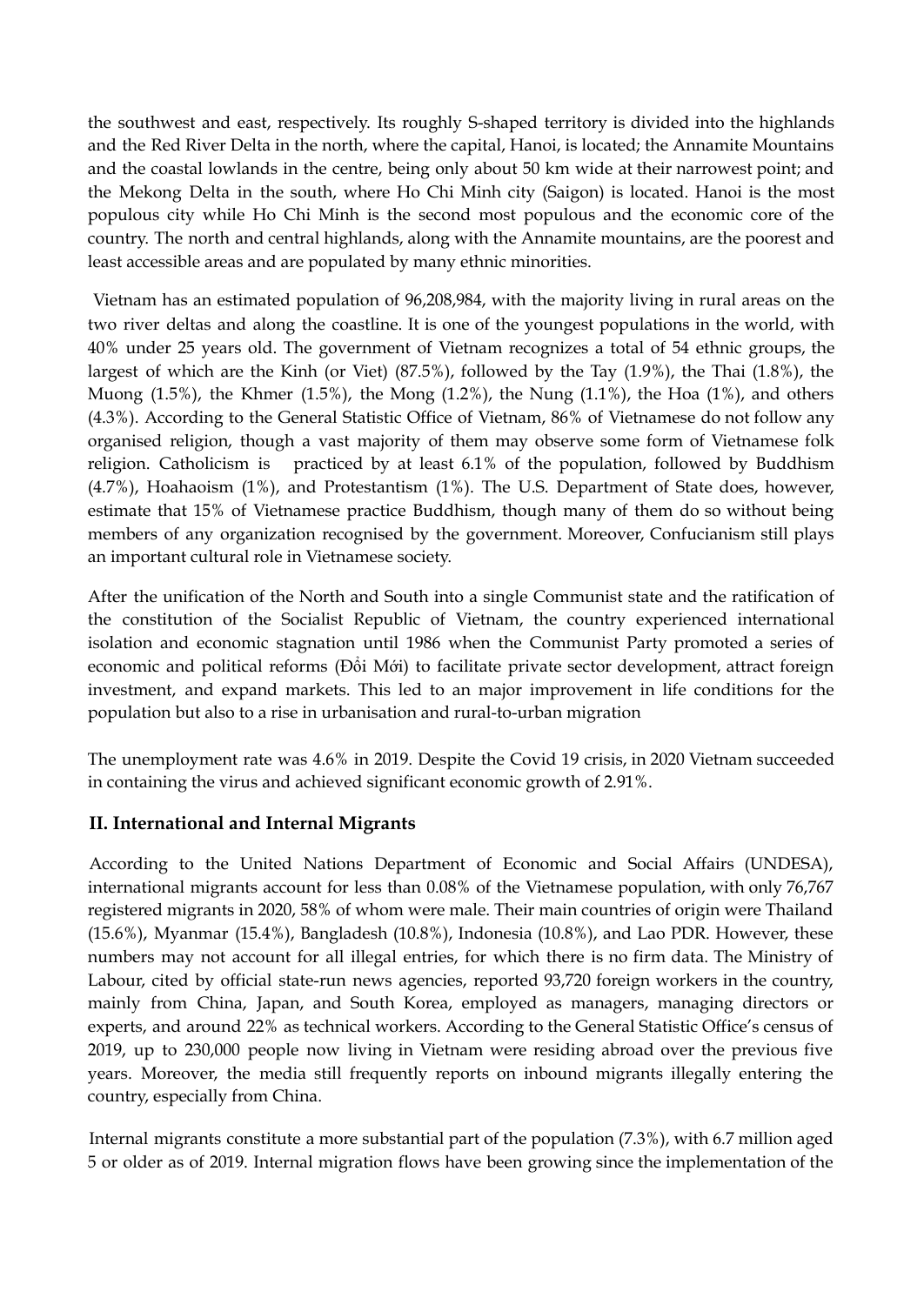*Đổi Mới* (lit. "Renovation") reforms in 1986, which created deep rural-urban disparities of wealth and opportunity. Though 2019 volumes show a decreasing trend overall, movements toward the Red River Delta and southeast regions (Ho Chi Min and surrounding provinces) remain significant, with urban-to-urban flow becoming the most relevant. According to the General Statistic Office, as of 2020 the south-east region remained the destination of choice for approximately two thirds of all interregional migrants. Most of them came from the nearby Mekong Delta region which accounts for 37% of all outbound internal migration. The Red River Delta region is the second main destination, with 60% of the migrants coming from the northern midlands and mountainous area.

Vietnam's female population is, on average, younger than the males and has a higher unemployment rate (2.82%). It accounts for 55.5% of the migrant population, although the proportion of males is increasing. The median age is also increasing, with about 62% aged 20-39. Overall about one third of migrants move to start or find a new job, and another third migrates for purposes of family relocation. Other relevant reasons for migration are marriage and study. In the southeast region job opportunities account for more than 50% of internal migration. Up to 91.4% of employed migrants work in the service, industrial, and construction sectors, and 37% have a technical qualification level, almost double that of non-migrants. The Red River Delta has the highest proportion of qualified migrants (58%), while the more rural Mekong Delta area has the lowest (24%).

According to the International Organization for Migration (IOM), internal migrants face more difficulties than the local population in accessing welfare, housing, and health services. This is due mainly to financial and bureaucratic barriers, such as the household registration system (*ho khau*) and the lack of work contracts. Even if reforms have been implemented, with the progressive abolition of the *ho khau* system and the institution of an identity card system in 2017, many migrants remain unregistered and, therefore, excluded from social housing, access to public health and public school systems. In fact, only 55% of inter-provincial migrant children (aged 11-18) attend school. Social isolation is another issue, especially for women and children and ethnic minorities, who become more at risk of exploitation and abuse. Housing conditions for migrants in urban areas are often inferior. Temporary and unregistered migrants face job insecurity; and jobs rarely provide health insurance, unemployment benefits, sick leave, or maternity leave. Migration of a family member also impacts those left behind, including the elderly and many middle-aged women who may have to look after the children of absent parent migrants and work the fields. The COVID-19 crisis has also impacted migrant households in terms of income and unemployment.

## **III. Emigration and Skilled Migration**

With an average net migration rate of  $-0.8\%$  in the last five years, Vietnam is primarily an exporter of laborers. According to UNDESA, 3.2 million Vietnamese live abroad; 47% of them are in North America, mainly in the U.S., 15% in Europe, 10% in Japan, 9% in China, 8% in Australia, and 5% in South Korea. Females tend to be predominant in western countries, Australia, and Hongkong.

According to the IOM, 100,000 workers on average leave the country each year. In 2019 the top destinations were Japan, Taiwan, South Korea, Romania, Saudi Arabia, Macau, and Malaysia. These numbers do not, however, account for illegal emigration. The United Nations Economic and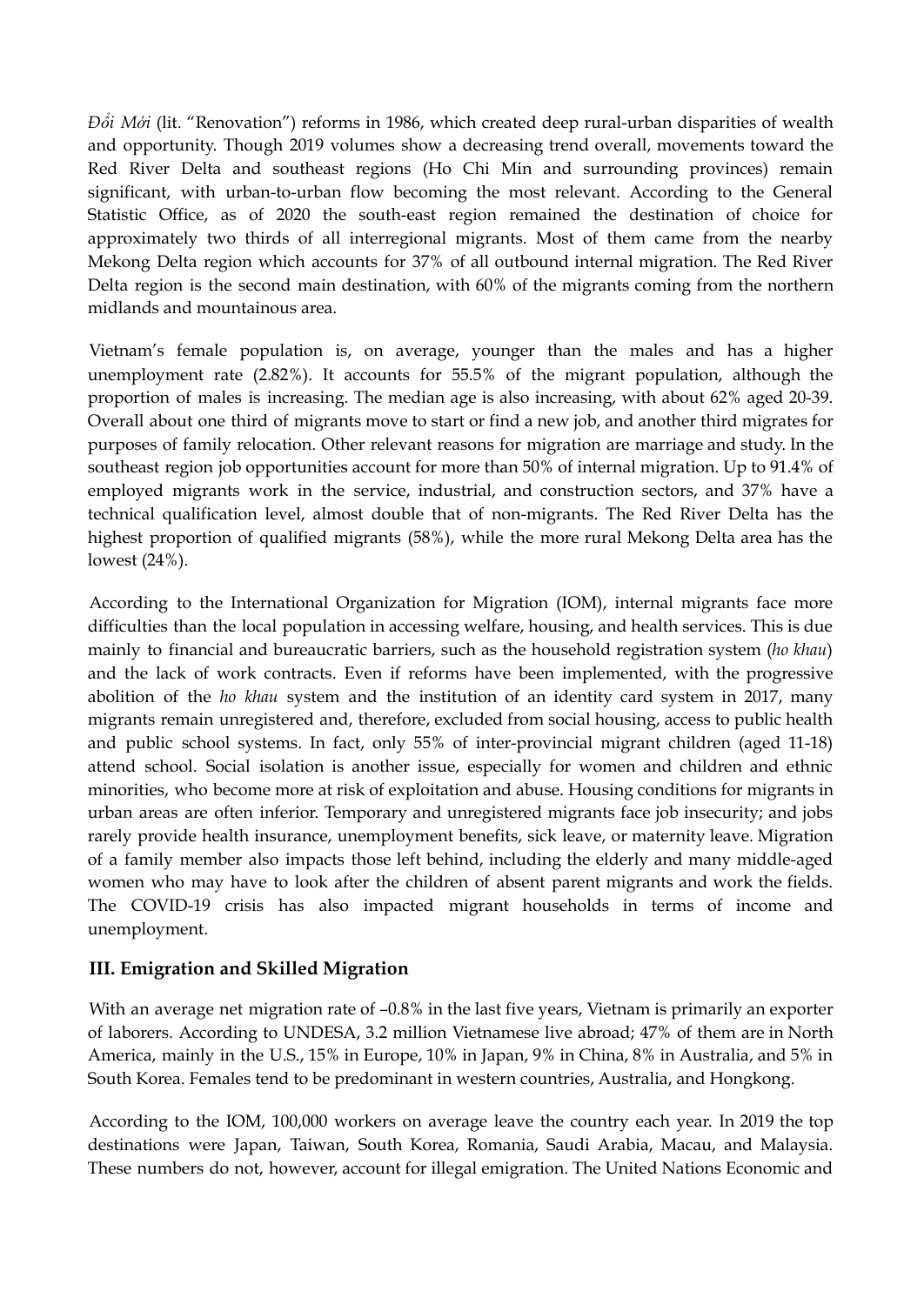Social Commission for Asia and the Pacific (UNESCAP) reports an average of 18,000 Vietnamese illegally reaching Europe every year, and the UN Economic and Social Council (ECOSOC) reported approximately 150,000 irregular migrants from Vietnam entering Europe in 2017.

The government encourages the migration of skilled workers and promotes study mobility programs, as migrants often remain connected to the motherland, thereby creating channels and opportunities for its economy and development. As of 2020 about 190,000 Vietnamese were studying abroad, mainly in North America, Europe, Australia, Japan, and South Korea. As families increase their household income and look to send their children abroad to ensure them the best education opportunities, the number of students abroad continues to grow.

## **IV. Forced Migrants (internally displaced, asylum seekers, and refugees)**

Climate-related displacements are a significant phenomenon in Vietnam. There are very frequent floods and typhoons in the Mekong Delta flatlands and storms and landslides in the highlands and mountains of the hinterland. According to the Internal Displacement Monitoring Centre (IDMC), 89,000 new displacements were registered in 2019 and up to 857,000 in the previous three years. Over 70% of the population live in flood-prone areas exposed to tropical storms and typhoons. According to Vietnam's central statistics office, around 17,000 people, or 1 in 100 residents, left Kiên Giang province during and after the drought of 2016, while in 2017 ten consecutive disasters caused around 633,000 displacements. The destruction of houses and farms encourages working-age members of affected families to look for work in provincial capitals and megacities such as Hanoi or Ho Chi Minh. Exact numbers are hard to come by, but population movements following disasters appear to be significant.

Statelessness is another significant issue. The government of Vietnam reports that at the end of 2018 the number of registered stateless persons and persons of undetermined nationality had increased to 34,110 from 11,000 at the end of 2016. This increase is partially due to activities undertaken by the government to address statelessness, including the identification of stateless persons. These include refugees from Cambodia; and women who renounced their Vietnamese nationality upon marrying foreign men and acquired the husband's nationality, but then returned to Vietnam following failed marriages. Some of these women were sold by their own families through illegal marriage agencies, especially in Taiwan and South Korea. Because of language and cultural barriers, Vietnamese brides often have difficulty integrating into the society of their husband's nation. Additionally, the incidence of domestic violence towards foreign female spouses has been increasing in both South Korea and Taiwan where authorities are working to build programs to assist victims.

Poor and often outdated information is available about asylum seekers leaving and entering Vietnam. In 2017 the government indicated to the UN Human Rights Committee that there had not been any asylum applications in Vietnam since 2002. On the other hand, data from the European Statistical Office (Eurostat) indicates that in 2019 3,535 Vietnamese applied for asylum in EU countries, including up to 625 minors. Of these, 45% requested asylum in the UK. Dozens of members of ethnic-religious minorities, such as Christian Montagnards (*Degar*), have also been reported fleeing Vietnam in recent years, especially toward Cambodia, the UK, and North America.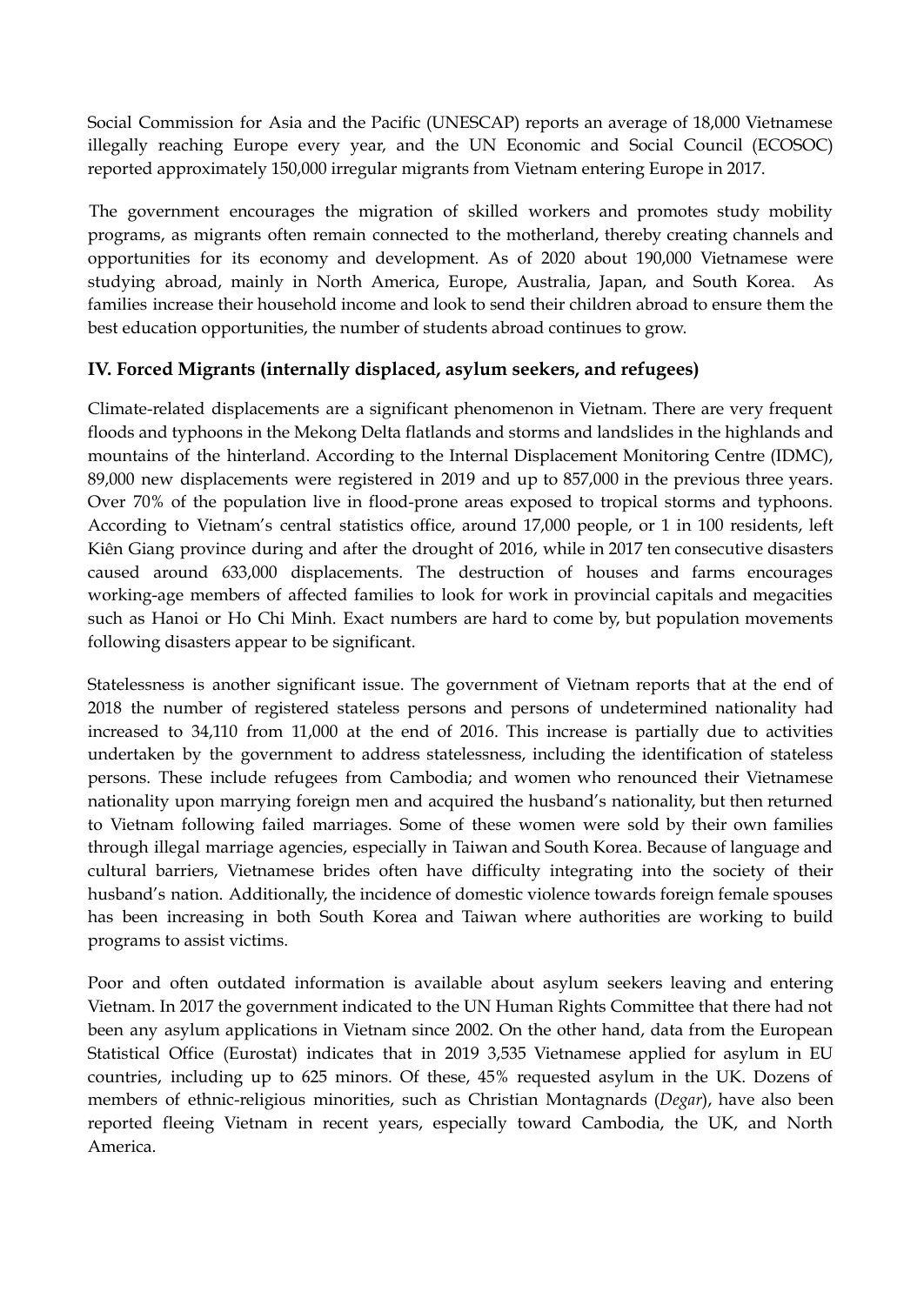## **V. Victims of Human Trafficking**

The tragic death of 39 Vietnamese found in a refrigerated container truck in the UK in October 2019 has drawn attention to what for a long time has been a plague in Vietnam as well as other surrounding South Asian countries: human trafficking.

Vietnam is predominantly a source country for the trafficking of persons for the purposes of forced labour and sexual exploitation. It has been reported that men, often from ethnic minority communities, are being trafficked into situations of forced labour in construction, fishing, agriculture, mining, maritime industries, logging, and manufacturing, primarily in Taiwan, Malaysia, the Republic of Korea, Laos, Japan, and, to a lesser extent, parts of Europe and the UK. Commonly used coercive methods include debt bondage, passport confiscation, and threats of deportation, while luring happens via false advertising, especially on the internet through gaming sites, social media, and messaging applications. Within the country Vietnamese of all sexes and ages are subjected to forced labour, including street children and people with disabilities, although little information is available on these cases. Children are subjected to forced street selling and begging in major urban centres. Some children are subjected to forced and bonded labour in informal garment and brick factories, urban family homes, and privately-run rural mines.

Due to discriminatory gender relations and socio-economic disparity, women and girls are more susceptible to the risks of trafficking and exploitation. Traffickers increasingly exploit girls from ethnic minority communities in the northwest highlands, trapping them through the traditional practice of bride kidnapping and forcing them into sex work or domestic labour. Vietnamese women who move abroad for internationally brokered marriages or to work in restaurants, massage parlours or karaoke bars are sometimes subjected to forced labour in domestic service or sex trafficking. Often misled by fraudulent labour opportunities, Vietnamese women and children are sold to brothels on the borders of Cambodia, China, and Laos, and sometimes transported to countries such as Thailand and Malaysia, where they are forced into prostitution. Child sex trafficking is more common among children from impoverished rural areas, but there is a rising number of victims from middle class and urban settings. Child sex tourists are reported to come mainly from other Asian countries, the United Kingdom, Europe, Australia, Canada, and the United States.

The Vietnamese migrate overseas for work informally or through state-owned or state-regulated labour recruitment enterprises, some of which are unresponsive to workers' requests for assistance in situations of exploitation. Some also charge excessive fees that trap workers in debt bondage. Vietnamese labour export companies and unlicensed intermediary brokers have been known to operate illegally, exploiting vulnerable and desperate migrants.

Traffickers come from a variety of backgrounds, ranging from recruitment agency staff to parents, family members, or small-scale networks. Organized crime groups are involved in trafficking further overseas, such as in the forced labour of Vietnamese children on cannabis farms in the UK. The internet and social networks have increasingly been used as channels to lure victims. Corruption and connivance, including at border crossings and checkpoints, make such crimes easier to commit.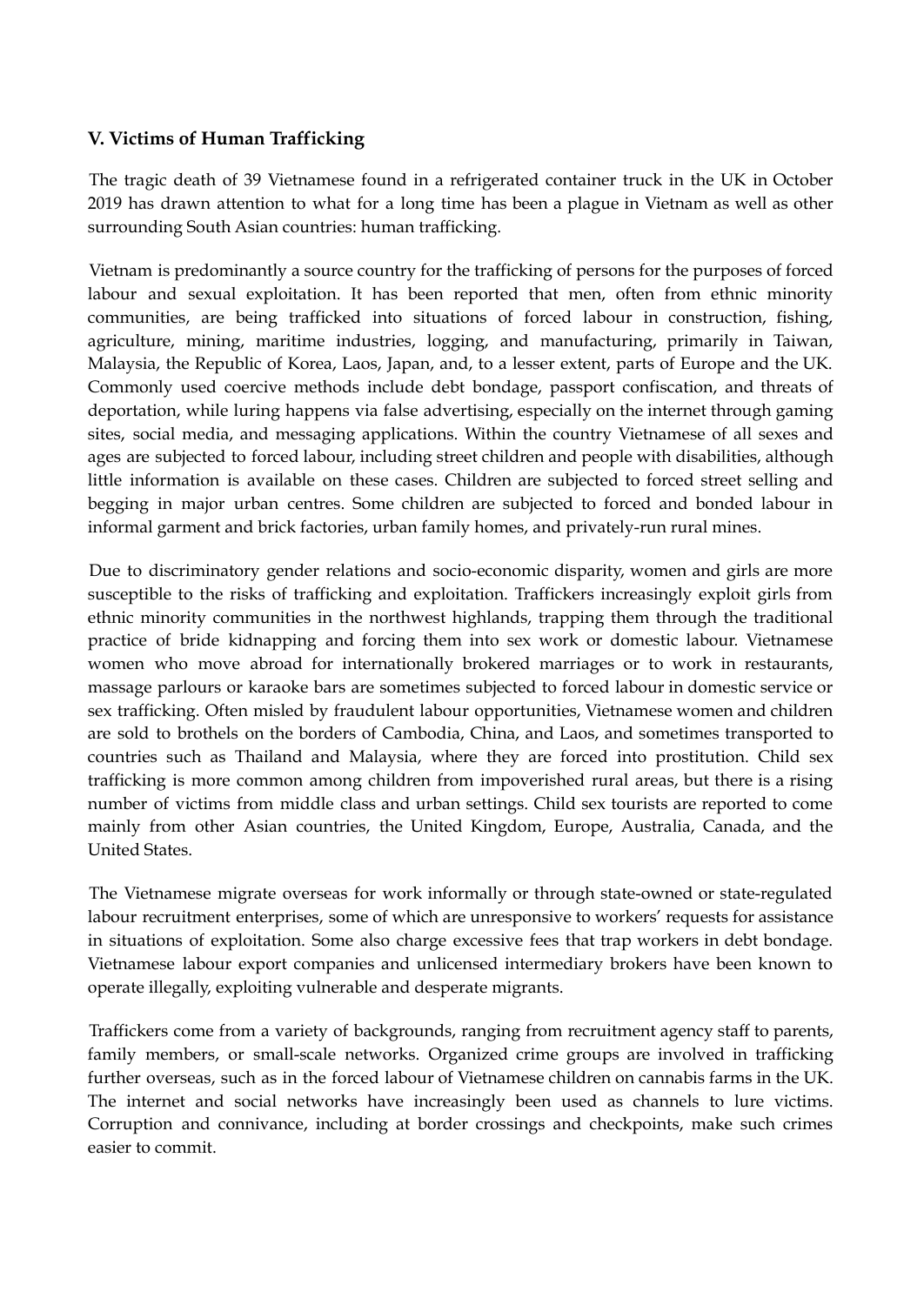According to the United Nations, despite progress in recent years, many counter-trafficking challenges remain to be addressed in the country. Attempts at prevention are rare. When it occurs, the focus is more on raising awareness than concrete behavioural change. Overall efforts to regulate recruitment companies and marriage brokers remain inadequate, and the definition of trafficking in Vietnam's legislation, which does not fully correspond with international definitions, can conflate smuggling and human trafficking. In addition, though various bilateral agreements have been signed, they have not yet been fully implemented.

#### **VI. National Legal Framework**

International migrations are regulated by the Vietnamese Law on Entry, Exit, Transit, and Residence of Foreigners in Vietnam which grants a Temporary Residence Card (TRC) to foreigners who possess either a work permit issued by the Department of Labour or a work permit exemption certificate. The TRC is also issued to those who work for specific international organizations or possess selected visa types.

According to the IOM, Vietnam has developed a range of national laws and policies and endorsed several international and regional frameworks that support healthcare for migrants. Despite these steps forward, access to healthcare for internal and outbound migrants can still be impeded by laws on residence and health insurance. Moreover, further International Labour Organization (ILO) conventions await ratification in the wake of earlier approvals. All Vietnamese citizens have equal rights under the constitution; however, the country's household registration system, which determines who can access social services, utilities, land, and housing, creates barriers for non-residents, including migrants and IDPs. In November 2020 the 14th National Assembly (NA) adopted the amended Law on Residence which aims to abolish household registration and temporary residence books. This law took effect on 1 July 2021 and will be valid until the end of 2022. No new household registration books or new temporary residence books will be issued or reissued now that the law is in effect. When people holding household registration or temporary residence books need to change their residency information, competent agencies will update the changes in the national database on residence without renewing the books.

Vietnam's Law on Disaster Prevention and Control establishes the government's responsibility for providing shelter following a disaster and allocating funding for the restoration of damaged homes. However, according to the Global Protection Cluster, disaster-risk management laws do not directly address internal displacement.

According to the UNHCR, the 2008 Law on Vietnamese Nationality does not provide sufficient protection against the risk of statelessness, particularly among children. Protection gaps arise from the fact that this law does not recognize dual nationality. Furthermore, though Article 22 provides an opportunity for stateless persons who do not have adequate personal identification papers to naturalize, they need to have been permanently residing in Vietnam for 20 years.

Article 150 of the penal code criminalized the labour and sex trafficking of adults while Article 151 criminalized the labour and sex trafficking of children under the age of 16. Inconsistent with international law, children aged between 16 and 17 are treated as adults under Article 150. This means that they are required to demonstrate that they have been victims of force, fraud, or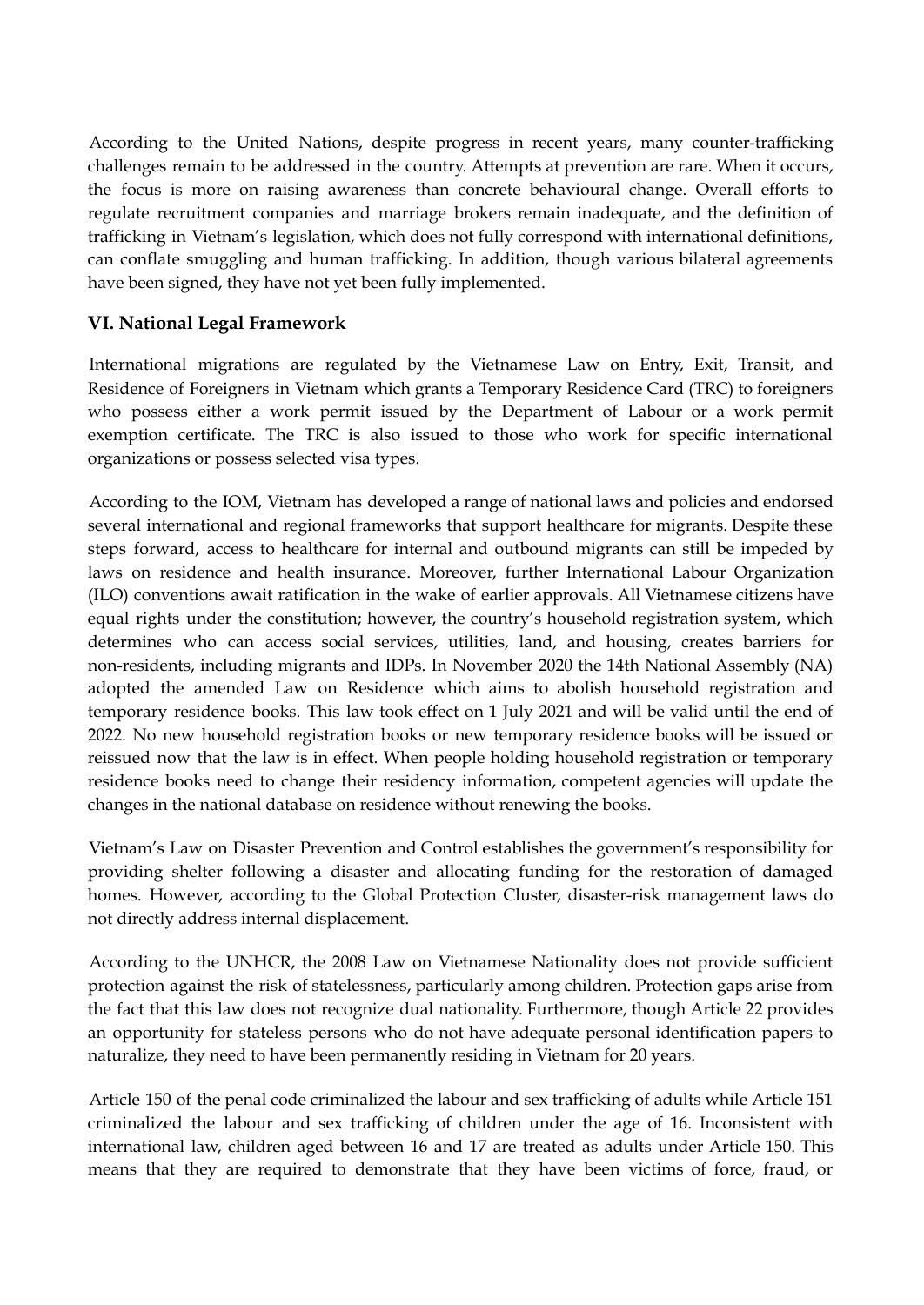coercion to prove the commission of a sex trafficking offense. The Vietnamese government started addressing the issue through the 2016-2020 National Action Plan and the Programme on the Prevention and Reduction of Child Labour for 2016-20. Vietnam has bilateral anti-trafficking agreements signed with Laos, Cambodia, Thailand, Malaysia, China, and the UK.

## **VII. Main Actors**

#### *The State and International organizations*

The Vietnamese government, with its Ministry of Labours, Invalids, and Social Affairs (MOLISA), collaborates with the Association of Southeast Asian Nations (ASEAN) and several UN Agencies, including the International Organization for Migration (IOM) and the International Labour Organization (ILO), to address internal migrant issues. Other important actors are the Ministry of Public Security (MPS), the Ministry of Agriculture and Rural Development, and the Women's Union of Viet Nam. The latter, along with the MPS, are the main institutional actors combating sexual trafficking, abuse, and exploitation. The IOM delegation in Vietnam, which started operations in 1987 as part of a Memorandum of Understanding with the Ministry of Foreign Affairs to focus on safe migration and mobility, has a head office in Hanoi and a branch office in Ho Chi Minh City.

The ILO in Vietnam seeks primarily to promote rights at work, encourage fair employment opportunities, improve social protection, and reinforce dialogue on work-related issues. It is now assisting Vietnam to implement the 2017-21 Decent Work Country Programme, which aims to reduce poverty and unacceptable forms of work by extending social protection to all, especially the most vulnerable.

The Vietnam Red Cross Society (VNRC) is a member of the International Federation of Red Cross and Red Crescent Societies and the Vietnamese Fatherland Front. Its headquarters are in Hanoi. The VNRC works closely as an auxiliary to the humanitarian activities of the state authorities in Vietnam. In recent years it has attained a key position in the national disaster response system.

#### *Other organisations*

To operate in Vietnam, International NGOs need to apply for permission and comply with regulations of the Committee for Foreign NGO Affairs (COMINGO). The activities of international NGOs in Vietnam and their administration by the government of Vietnam are managed under Government Decree No. 12/2012/ND-CP.

Known international organizations operating in Vietnam are the Oxford Committee for Famine Relief (OXFAM), Save the Children, Australian Aid, Habitat for Humanity Vietnam, Church World Service Vietnam, and several others. The Asia Foundation supports Vietnam with programs in critical areas such as women's economic empowerment, environmental resilience, girls' education, inclusive economic growth, migrant-worker rights, and regional and international integration.

There are many organizations that focus on children from impoverished families, orphans, runaways, and street children. The Blue Dragon Children's Foundation, founded in Hanoi in 2003, helps kids in crisis throughout Vietnam, providing practical solutions to the daily problems that come with living in poverty. Besides street kids and runaways, they assist victims of human trafficking, children with disabilities, young rural-urban migrants, kids affected by drugs and HIV/AIDS, homeless families, child prisoners, and the rural poor. Saigon Children's Charity was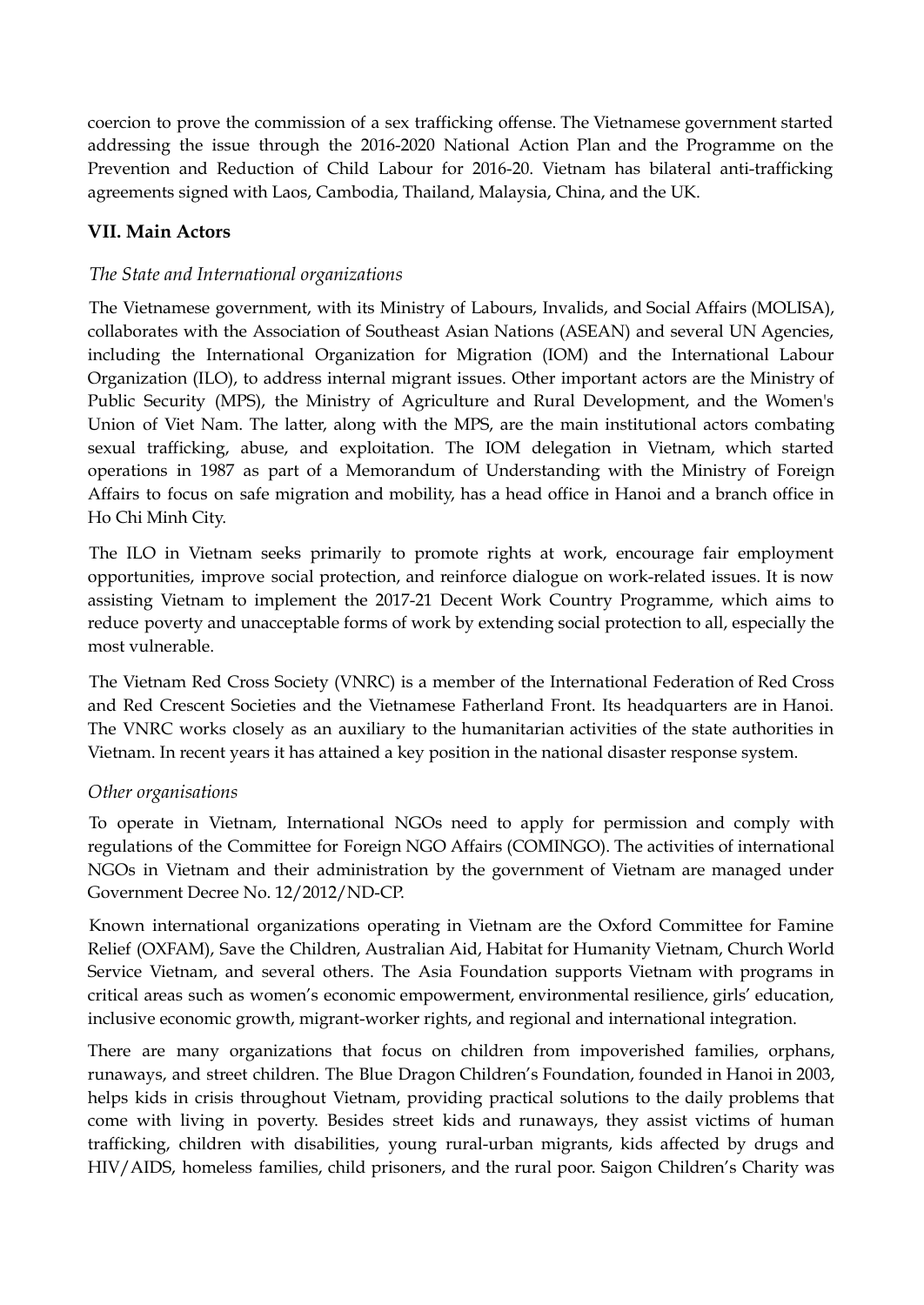founded in 1992 to help disadvantaged children across Vietnam get an education and a fairer start in life. ChildFund Vietnam works to overcome barriers to education for children, including poverty, geography, knowledge, and disability. Their projects focus on child rights and protection, education, health, and well-being. Habitat for Humanity Vietnam started operating as a branch office in 2001 in Da Nang city in the central coastal region. As of June 2019, it has enabled more than 16,000 low-income Vietnamese families to improve their living conditions through decent homes, clean water, and safe sanitation, as well as through post-disaster reconstruction and repairs.

Several NGOs in Vietnam are committed to providing micro-credit services, housing improvement, and child education, especially in rural areas. One such group is Mekong Plus, which operates in rural areas of southern Vietnam and Cambodia supporting the rural population through training and microcredit, offering education and healthcare, and helping the people find proper housing. Maison Chance aims at the improvement of health and living conditions and the support and reintegration into society of the most vulnerable. They offer access to appropriate education and vocational training, especially for children and the disabled, and develop housing and hospitality programs for those with disadvantages in urban areas. Among anti-trafficking NGOs, Hagar International supports women and children who have fled from severe domestic violence and human trafficking rings. There are also a number of NGOs that are trying to supply health services to people that can't afford them, such as Project Vietnam, Children's Hope in Action (CHIA) and Operation Smile.

#### *The Catholic Church*

The Catholic Bishops' Conference of Vietnam, with headquarters in Ho Chi Minh, promotes several initiatives through its 27 dioceses, particularly aimed at the socially marginalized, migrants or ethnic minorities, the homeless, and people with disabilities. Priests, nuns, and seminarians from various congregations, such as the Congregation of Sisters of Our Lady of Charity of the Good Shepherd, develop programs to aid unemployed and marginalized people and run daycare centres, charity schools, orphanages, and shelters for the disadvantaged. An example is Mai Tam House of Hope in Ho Chi Minh City, an initiative supported by the Episcopal Conference of Vietnam and ICMC. The house is a shelter for HIV-positive women and children, many of whom are survivors of sex trafficking.

Caritas Vietnam provides relief to people displaced by natural calamities. Founded in south Vietnam in 1965, it was ordered to cease operations in 1976 and hand over all possessions to the government. The moratorium lasted for 22 years until the agency was re-established in June 2008. Today, Caritas Vietnam focuses on capacity building at the national level for the 26 diocesan Caritas groups. Its programmes aim to promote integral human development and to deliver emergency assistance. It organises workshops on preventing the spread of HIV/AIDS. Caritas Vietnam's social service activities include campaigns to help dioceses boost education and life skills for young people, water projects to improve the health of leprosy patients, and support to people living with disabilities. It runs a scholarship programme for poor students. The main office in Ho Chi Minh City employs 14 staff and consists of 4 departments: education and training, communication, life services, and finance. The agency guides and coordinates the work of the 26 Caritas diocesan offices. Caritas Vietnam is a member of Caritas Internationalis and Caritas Asia

Catholic Relief Services (CRS) in Vietnam works with many partners to meet emerging needs and ensure that all citizens benefit from Vietnam's recent economic growth and development. Much of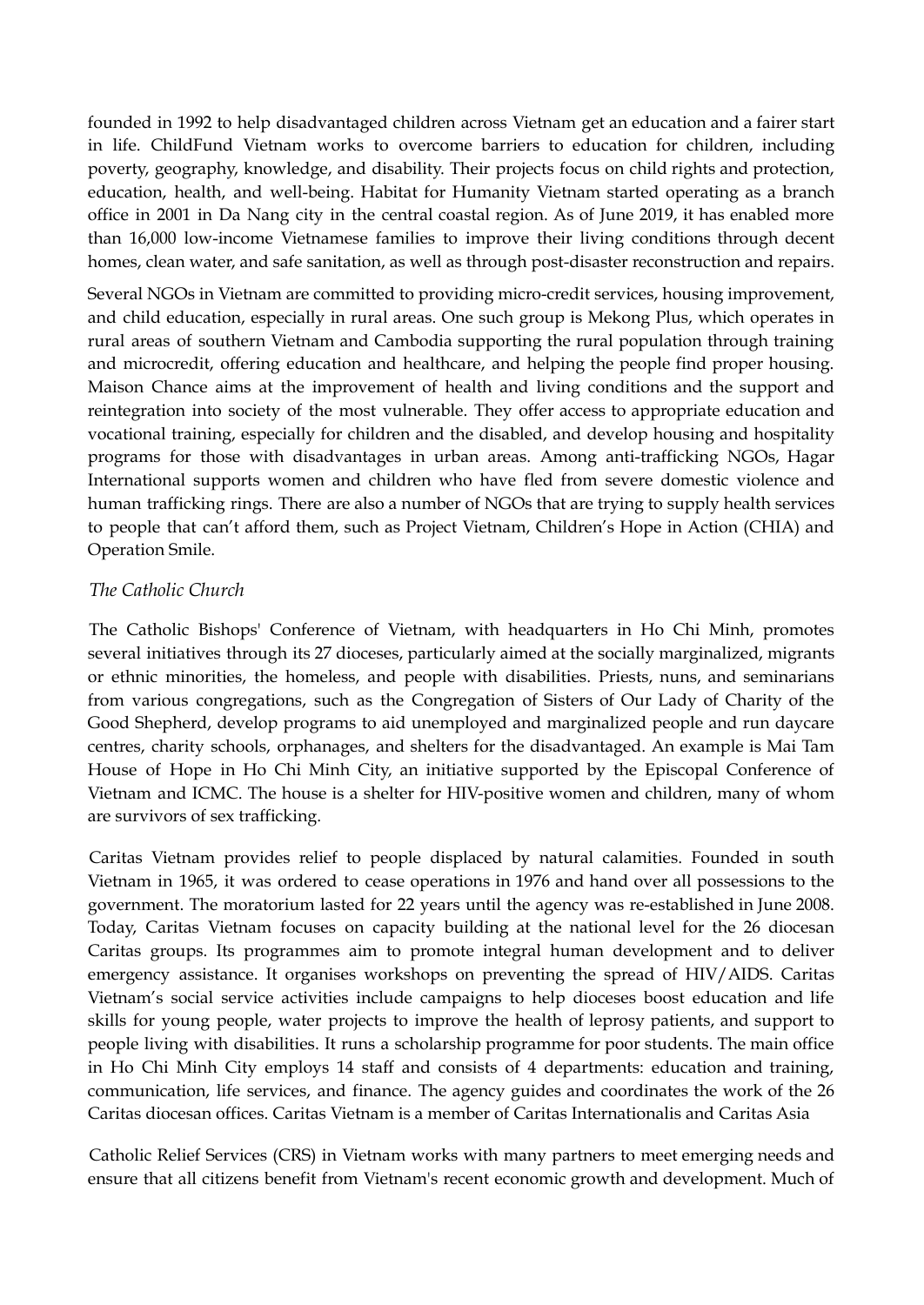CRS' work centres around education, especially for those with disabilities, strengthening civil society for social inclusion of persons with disabilities, landmine risk education, assistance to landmine survivors, and disaster recovery and risk reduction. Furthermore the Scalabrini International Migration Network (SIMN) runs a welcoming centre in Ho Chi Minh City serving 6,000 migrants every year.

## **VIII. Other important issues**

The Mekong Delta is one of the most populous and, from an agricultural perspective, one of the most important areas in Vietnam. More than 50% of the national rice production happens there. Being an average of 3 meters above sea level, it is subject to frequent flooding and saline intrusion. A rise in water level of only 1 meter will affect more than 10% of the Vietnamese population. Additionally, the water of the Mekong River, a fundamental resource for farming in the area, is not entirely under Vietnam's control, as the river passes through several other countries, including Cambodia, Laos, and Myanmar, most of which are under the influence of China and are planning to build dams which may reduce water flow. This could be a severe threat for Vietnamese agriculture and generate additional migration. Furthermore, addressing a growing need for energy supply, the government has plans to build dams and power plants on other Vietnamese rivers. This may lead to resettlements of ethnic communities living next to these waterways.

**April 2021**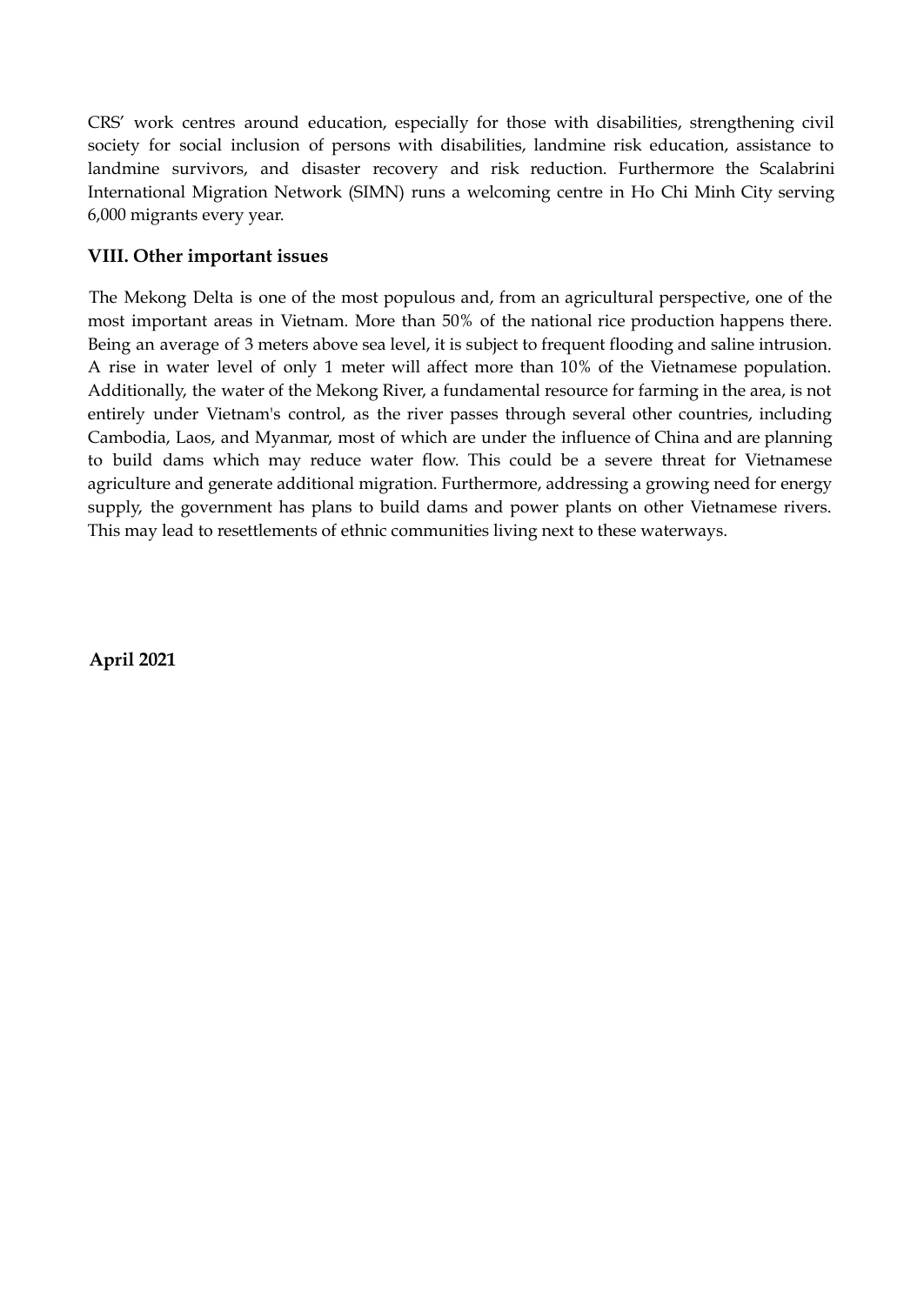## **C. References**

*Institutional and NGO Websites:*

CIA Factbook 2021 - Vietnam Country Profile (2009 est.) <https://www.cia.gov/the-world-factbook/countries/vietnam>

Committee for Foreign Non-governmental Organization Affairs <http://comingo.gov.vn/en/>

Eurostat, Asylum and Managed Migration Database <http://appsso.eurostat.ec.europa.eu/nui/submitViewTableAction.do>

General Statistic Office (GSO) and UNFPA 2020 (PDF) <https://vietnam.unfpa.org/en/publications/factsheet-migration-and-urbanization-viet-nam>

General Statistics Office of Vietnam, Completed Result of the 2019 Viet Nam Population and Housing Census (2019) (PDF) [https://www.gso.gov.vn/wp-content/uploads/2019/12/Ket-qua-toan-bo-Tong-dieu-tra-dan-so-v](https://www.gso.gov.vn/wp-content/uploads/2019/12/Ket-qua-toan-bo-Tong-dieu-tra-dan-so-va-nha-o-2019.pdf) [a-nha-o-2019.pdf](https://www.gso.gov.vn/wp-content/uploads/2019/12/Ket-qua-toan-bo-Tong-dieu-tra-dan-so-va-nha-o-2019.pdf)

GSO and UNFPA 2020. Population and housing census 2019 Migration And Urbanization In Viet Nam: Situation, Trend And Differences (PDF) [https://vietnam.unfpa.org/sites/default/files/pub-pdf/di\\_cu\\_va\\_do\\_thi\\_hoa\\_eng.pdf](https://vietnam.unfpa.org/sites/default/files/pub-pdf/di_cu_va_do_thi_hoa_eng.pdf)

IDMC Country Profile: Viet Nam <https://www.internal-displacement.org/countries/viet-nam>

IDMC Global Report 2018 (PDF) [https://www.internal-displacement.org/sites/default/files/publications/documents/2018-GRID](https://www.internal-displacement.org/sites/default/files/publications/documents/2018-GRID-spotlight-viet-nam.pdf) [-spotlight-viet-nam.pdf](https://www.internal-displacement.org/sites/default/files/publications/documents/2018-GRID-spotlight-viet-nam.pdf)

IDMC Regulatory Frameworks On Internal Displacement (PDF) [https://www.internal-displacement.org/sites/default/files/publications/documents/UNHCR-G](https://www.internal-displacement.org/sites/default/files/publications/documents/UNHCR-GPC-Reg-Framework-IDP.pdf) [PC-Reg-Framework-IDP.pdf](https://www.internal-displacement.org/sites/default/files/publications/documents/UNHCR-GPC-Reg-Framework-IDP.pdf)

International Cooperation Department of Vietnam <http://icd.edu.vn/>

IOM 2020 Situation Analysis of Migrants Health in Vietnam (PDF) <https://publications.iom.int/system/files/pdf/sa-migrant-health-viet-nam.pdf>

IOM, Vietnam Situation report, COVID19 response September 2020 <https://www.iom.int/sitreps/viet-nam-situation-report-covid19-response-september-2020>

Law on Entry, Exit, Transit, and Residence of Foreigners in Vietnam 2014. Full text: <http://vbpl.vn/TW/Pages/vbpqen-toanvan.aspx?ItemID=11017>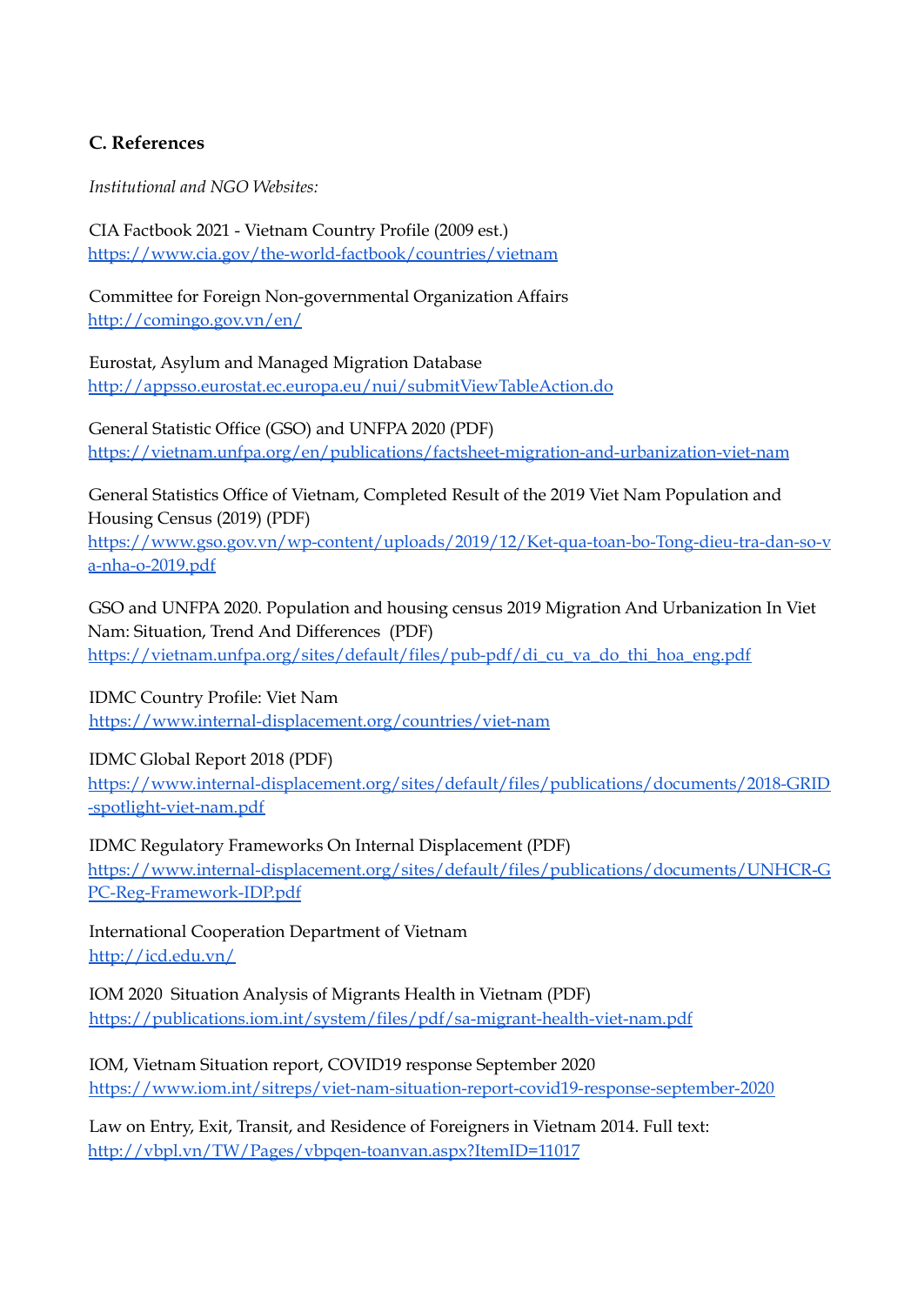Law on Vietnamese Nationality, No. 24/2008/QH12, 13 November 2008, Full Text available at: <https://www.refworld.org/docid/4ac49b132.html>

Migration Policy Institute (MPI)

[https://www.migrationpolicy.org/article/humanitarian-economic-changing-face-vietnamese-mig](https://www.migrationpolicy.org/article/humanitarian-economic-changing-face-vietnamese-migration) [ration](https://www.migrationpolicy.org/article/humanitarian-economic-changing-face-vietnamese-migration)

Ministry of Public Security, November 2020

[http://en.bocongan.gov.vn/news-events/14th-national-assembly-adopts-revised-law-on-residenc](http://en.bocongan.gov.vn/news-events/14th-national-assembly-adopts-revised-law-on-residence-t7472.html) [e-t7472.html](http://en.bocongan.gov.vn/news-events/14th-national-assembly-adopts-revised-law-on-residence-t7472.html)

Submission by the United Nations High Commissioner for Refugees For the Office of the High Commissioner for Human Rights' Compilation Report (PDF)

<https://uprdoc.ohchr.org/uprweb/downloadfile.aspx?filename=6347&file=EnglishTranslation>

UN 2020

<https://vietnam.un.org/en/95127-un-assessment-social-and-economic-impact-covid-19-viet-nam>

UN ACT, Vietnam Country Profile <http://un-act.org/vietnam/>

UNDESA International Migrant Stock 2020 <https://www.un.org/development/desa/pd/content/international-migrant-stock>

UNDP, COVID-19 Socio-economic Impact on Vulnerable Households and Enterprises in Viet Nam: A Gender-sensitive Assessment.

[https://www.vn.undp.org/content/vietnam/en/home/library/\\_covid-19-socio-economic-impac](https://www.vn.undp.org/content/vietnam/en/home/library/_covid-19-socio-economic-impact-on-vulnerable-households-and-ent.html) [t-on-vulnerable-households-and-ent.html](https://www.vn.undp.org/content/vietnam/en/home/library/_covid-19-socio-economic-impact-on-vulnerable-households-and-ent.html)

UNDP 2021, *Viet Nam's economy in the medium term 2021-2025: Recovery and growth accelerates.* <https://www.vn.undp.org/content/vietnam/en/home/presscenter/articles/EconConf.html>

UNDP Migration, Resettlement and Climate Change in Viet Nam, 2014 (PDF) [http://www.undp.org/content/dam/vietnam/docs/Publications/Migration%20&%20Climate%](http://www.undp.org/content/dam/vietnam/docs/Publications/Migration%20&%20Climate%20change%20-%20Eng.pdf) [20change%20-%20Eng.pdf](http://www.undp.org/content/dam/vietnam/docs/Publications/Migration%20&%20Climate%20change%20-%20Eng.pdf)

UNDP, Vietnam Country Profile (2021) <http://hdr.undp.org/en/countries/profiles/VNM>

UNESCO, Overview of Internal Migration in Vietnam (PDF) [https://bangkok.unesco.org/sites/default/files/assets/article/Social%20and%20Human%20Scie](https://bangkok.unesco.org/sites/default/files/assets/article/Social%20and%20Human%20Sciences/publications/vietnam.pdf) [nces/publications/vietnam.pdf](https://bangkok.unesco.org/sites/default/files/assets/article/Social%20and%20Human%20Sciences/publications/vietnam.pdf)

UNESCAP, Trends and drivers of international migration in Asia and the Pacific, Bangkok, 2017 [https://www.unescap.org/sites/default/files/GCMPREP\\_1E.pdf](https://www.unescap.org/sites/default/files/GCMPREP_1E.pdf)

UNHCR Concerns over Montagnards in Cambodia

[https://www.unhcr.org/news/briefing/2014/12/547d9bc79/unhcr-concerns-montagnards-camb](https://www.unhcr.org/news/briefing/2014/12/547d9bc79/unhcr-concerns-montagnards-cambodia.html)